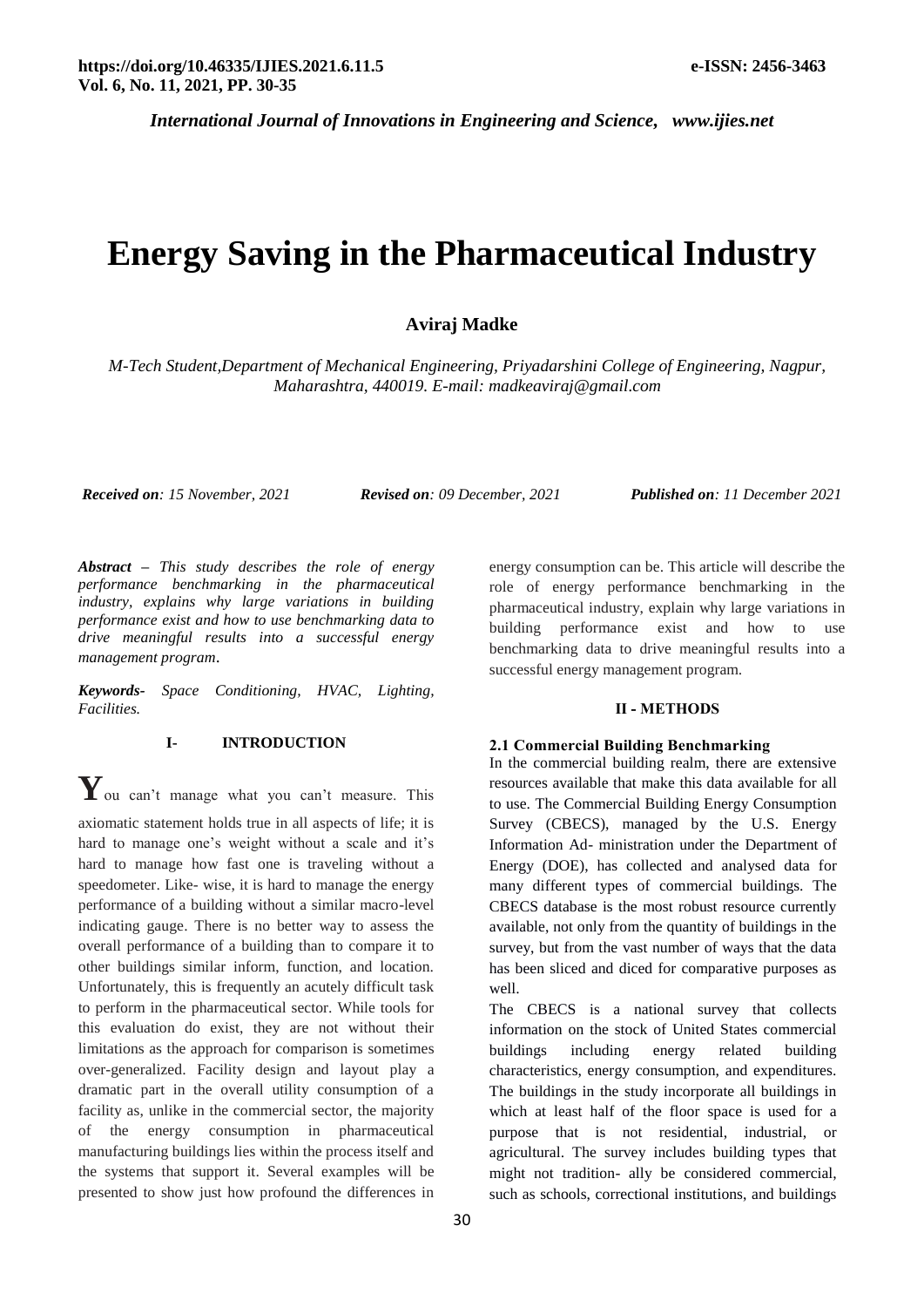used for religious worship.

The CBECS database has had several setbacks in recent years with the 2007 survey information being thrown out due to insufficient survey methods and the 2011 survey being cancelled due to funding cuts. Fortunately, funding has since been garnered and work on updating the survey for 2012 has recently begun. Regardless of its flaws, the CBECS database remains the best source of reliable information to bench- mark the energy performance of a commercial building. [1]

It is upon this premise that the Environmental Protection Agency's (EPA) Energy Star building performance rating system has been built upon. Using the information in the CBECS database, energy performance indicator tools exist that allow users to input simple statistics regarding building size, type, location, occupancy and overall utility consumption in exchange for a 1-100 percentile rating that benchmarks the performance of the user's building against similar buildings. Buildings scoring in the 75th percentile or higher are eligible for the Energy Star certification. The tool com- pares the inputted building criteria to a normalized model to adjust for inconsistencies in form, function, and location based on the CBECS database.

Commercial buildings have a common bond in their primary function in that they are designed primarily to maintain the comfort of the occupants. Lighting and space conditioning (heating, ventilation and air conditioning) energy consumption are relatively similar and vary predictably with only a few variables. Based upon the EIA Annual Energy Outlook 2012, lighting and space conditioning account for 13.6% and 47.3% respectively (60.9% combined) of the total building energy consumption footprint.2 The remaining consumption is allocated between various plug loads and water heating requirements as shown in Figure 1.



*Fig 1- Commercial building energy consumption by end use.*

Since the majority of the commercial building energy

consumption is dedicated to lighting and environmental comfort systems, the Energy Star tool needs only to prompt the user for a small number of inputs to be able to quickly normalize the subject building to the model and develop a highly reliable energy performance benchmark.

#### **2.2 Pharmaceutical Building Benchmarking**

Moving out of the commercial building realm into the industrial and manufacturing building classes, a problem arises. In general manufacturing, energy is also consumed to con- duct whatever processes are required to make the product. This consumption frequently goes beyond just powering the production equipment itself; it also encompasses increased base building utility system requirements from additional or more stringent HVAC requirements to greater lighting intensity requirements to additional utilities such as compressed air, vacuum systems, etc. It is this manufacturing energy consumption that is highly variable and difficult to normalize within a benchmarking model. This problem is exacerbated in the pharmaceutical industry due to the need to maintain critical environments for production with respect to temperature, humidity, room pressurization, cleanliness, containment, and other contributing factors. Building HVAC loads are many times greater than the average commercial building to support these processes. As a result, overall building Energy Usage Intensity (EUI) is typically an order of magnitude larger or more. The average recently built (after 2000) commercial office building has an average EUI of 81.4 kBtu/sq. ft. (257 kWh/m2). [3]

The average pharmaceutical plant has an EUI of 1,210 kBtu/sq. ft. (3,819 kWh/m2).4 Contributing factors to these relatively higher levels in building HVAC loads compared to general commercial buildings include, but are not limited to, the following:

- Increased airflow quantity requirements
- Increased ventilation requirements
- Increased filtration requirements
- Requirements for tighter environmental controls (temperature and humidity)

The above factors lead to higher energy consumption through increased:

- Cooling loads
- Preheat loads
- Reheat loads
- Fan energy consumption
- Dehumidification/humidification loads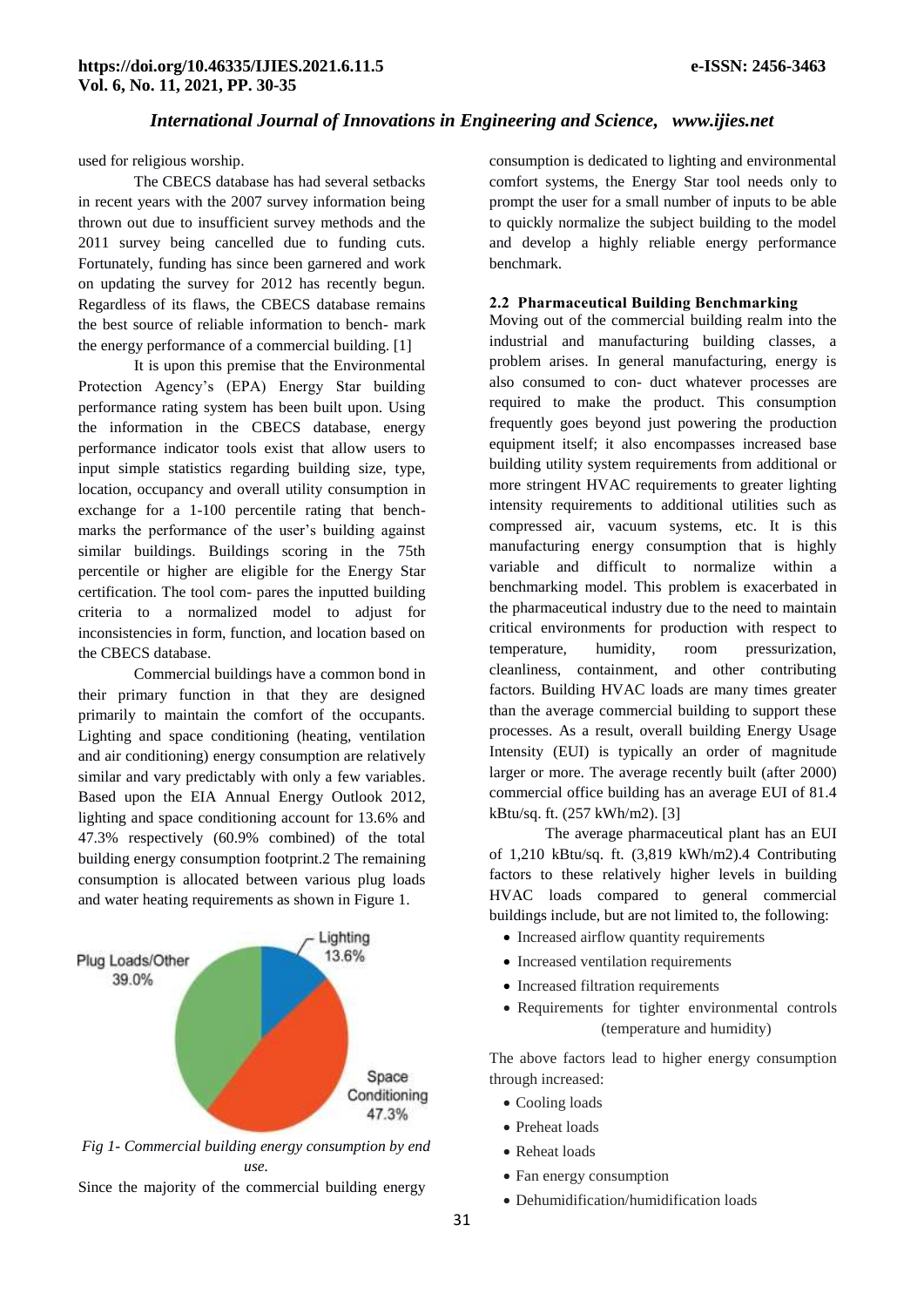Discussion regarding the quantification and analysis of the causes for increased consumption is a study in itself andis often cumbersome to calculate. For simple comparative purposes however, consider that a standard air handling unit serving an office area is going to condition and supply between two to six Air Changes Per Hour (ACPH) to the space in a variable air volume control strategy. An analogous air handling unit serving an ISO 14644-1:1999 class 8 (EU Grade C in operation) cleanroom in which pharmaceutical product is being manufactured would typically condition and supply between 20 and 35 ACPH to the cleanroom in a constant volume control strategy. This represents approximately a four to six-fold increase in HVAC energy expenditure before tighter temperature and relative humidity control requirements, increased outside air requirements, and additional filtration are considered. With the additional energy consumption of the manufacturing systems and processes themselves, it can easily be seen how the overall energy consumption of pharmaceutical facilities becomes far more intensive than their commercial facility counterparts.

Based on the unique nature of the industry and the in- ability of existing tools to effectively gauge the performance of these buildings, the EPA Energy Star program developed a meaningful comparative tool uniquely dedicated to benchmarking energy consumption in the pharmaceutical industry. Led primarily by energy managers from several major drug manufacturers, the Energy Star program began a pharmaceutical industry focus early in 2005.5 From those initial efforts, the first version of the pharmaceutical industry Energy Performance Indicator (EPI) tool was developed and published at the end of 2008. Last updated in the summer of 2012, the tool seeks to normalize and benchmark facility energy performance of facilities located in the United States across three major categories:

- Bulk Chemical (Active Pharmaceutical Ingredients and Excipients) – areas where both active and inactive
- ingredients are prepared in bulk form, including mixing, milling and drying of powders, and the mixing of liquids, gels and creams. [6]
- Fill/Finish all areas used for fill or finish processes or other manufacturing, production or warehousing with climate controlled environments due to product requirements. Fill/finish includes tableting, encapsulation of powders or liquids, the final packaging of the product and the filling of liquids,

gels or creams in their consumer packages. [6]

- Research and Development laboratory buildings including animal labs, storage space, in process labs, QA labs and pilot plants.6
- Other final category dedicated to any area that does not fall into any of the above main categories.[6]

Since data regarding space allocation in the above categories is not collected in the Census of Manufacturers, data had to be provided directly from participating entities within the program. [7] Similar to the commercial buildings program, the pharmaceutical EPI takes several inputs regarding percent- age of facility floor space allocated to the above functions, hours of operation, location, and utility costs and in return will provide a 1 to 100 percentile rating for the facility. This tool also now provides the EPA with a benchmarking tool to grant the Energy Star rating to facilities scoring in the 75th percentile or above, which was not previously possible.

#### **2.3 Variations in Benchmarking Data**

When the EPA initiated discussions about developing a plant level benchmarking tool with pharmaceutical manufacturers, most initial reactions from experts within these companies were sceptical about whether a useful benchmark could be developed. The typical approach for the development of EPI's for other industries is to relate plant input to plant output as expressed as a unit of production. The pharmaceutical EPI does not. It was decided that the value of product shipments would not provide a uniform measure of activity since, as discussed above, while the level of production isnot insignificant, much of the energy use in this industry isdevoted to environmental control. [7]

Those involved in the development of the tool self admittedly state that normalization of all facilities against the three categories allocated may not be entirely appropriate. Specifically recommended in this article is the development of additional categories in accordance with the ISPE Baseline® Guides at a minimum. As a particular example, separate categories should be developed to differentiate the large energy consumption differences that exist between oral solid dose form, aseptic processing, and biopharmaceutical processing. The good engineering practices that govern the design of these types of manufacturing processes are vastly different. Yet, under the current model, these processes are all grouped together.

Even among the subsets of different aspects of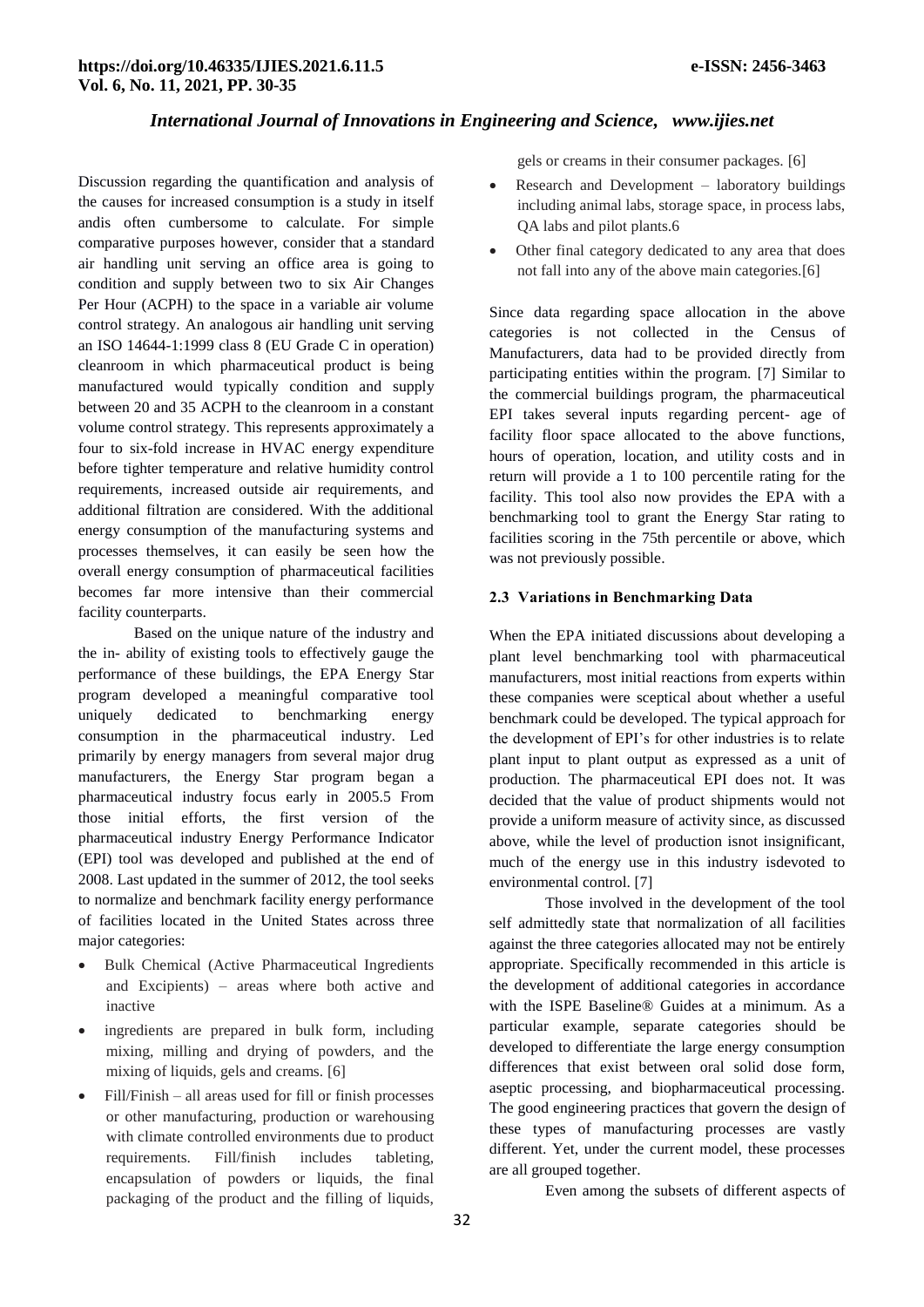pharmaceutical processing as laid out in the ISPE Baseline® Guides, certain design factors will drastically affect the energy consumption from one facility to the next. For example, cross-contamination concerns at an oral solid dosage facility handling multiple products may encourage the HVAC system designer to utilize 100% outdoor air, whereas a single product facility may utilize a recirculation HVAC system using supplemental filtration to minimize the risk of airborne crosscontamination. The energy consumption impact of 100% once through systems versus a recirculation system can be as much as three times.

Similarly, consider the various cleanroom contamination containment control technologies used in aseptic/sterile processing. Assume the following air change design criteria for this analysis:

- Unidirectional airflow ISO 5 (in operation) / EU Grade A300 – 600 ACPH
- Non-unidirectional airflow ISO  $7 / EU$  Grade B 60 ACPH
- Non-unidirectional airflow ISO  $8 / EU$  Grade  $C 30$ ACPH
- Non-unidirectional airflow controlled unclassified 15 ACPH

The design criteria listed above assumes a conventional recirculation type HVAC system with no unoccupied/silent hour airflow or temperature/humidity setbacks. A vial filling suite using a Restricted Access Barrier System (RABS) re- quires ISO 5 (in operation) (EU Grade A) conditions within the RABS in an ISO 7 (in operation)/ Grade B background as shown in Figure 2.

The same vial filling suite utilizing isolator technology instead of a RABS reduces the suite classification requirement to an ISO 8 (in operation)/ Grade C background (note that EU would allow a Grade D background). In addition, the ISO 5 (in operation) environment is completely contained with the microenvironment within the isolator as seen in Figure 3.

Analysis of the different containment technologies shows a 30-50% energy savings using isolators versus RABS technologies within the HVAC systems serving the filling suites themselves. Based on the dataset gathered for the pharmaceutical EPI tool, the meanfacility is 27% bulk chemical (API and excipient), 20% fill/finish and 10% research and development by space allocation.The remaining 43% is classified in the other designation. The median facility EUI is 1,391 kBtu/sq.ft. (4,391 kWh/ m2) (50th percentile rating). The

score needed to qualify for Energy Star (75th percentile) is 806 kBtu/sq.ft. (2,544 kWh/m2).4 The main purpose of the examples presented is to show that oncethe facility is designed, the energy performance is largely locked in and significant variations can exist. Therefore, it comes into question what the benchmarking data is actually showing; is a 75th percentile score depicting the performance of buildings that display significant energy management best practices or is it simply a result of the inherent facility design driven by less stringent process requirements?

#### **2.4 Making a Meaningful Impact to Facility Energy Reductions**

Perhaps it is best to answer a question with another question; does it matter? While the type of facility being analyzed may be precluded from ultimately achieving an Energy Star certification, the better use of the EPI tool is to use it as a gauge to measure a facility's ongoing energy management strategies over time. A reduction in annual score in an otherwise unchanged building may hint that a tune up is needed via retro-commissioning. The average pharmaceutical facility would need to reduce overall energy consumption by a third to reach the Energy Star threshold; the equivalent of the total EUI of five commercial office buildings of equal size.

While such a task may seem daunting at the onset, most pharmaceutical entities have aggressive internal mandates to reduce energy expenditure year over year. With the cur- rent downward pressure on internal costs, a 5% target reduction annually is not uncommon. It is not that many years down the road where the Energy Star certification becomes within reach. However, achieving this lofty annual energy reduction goal goes far beyond conventional energy retrofit projects.



*Fig 2- Vial filling suite utilizing a RABS.[8]*

Based on the breakdown of pharmaceutical energy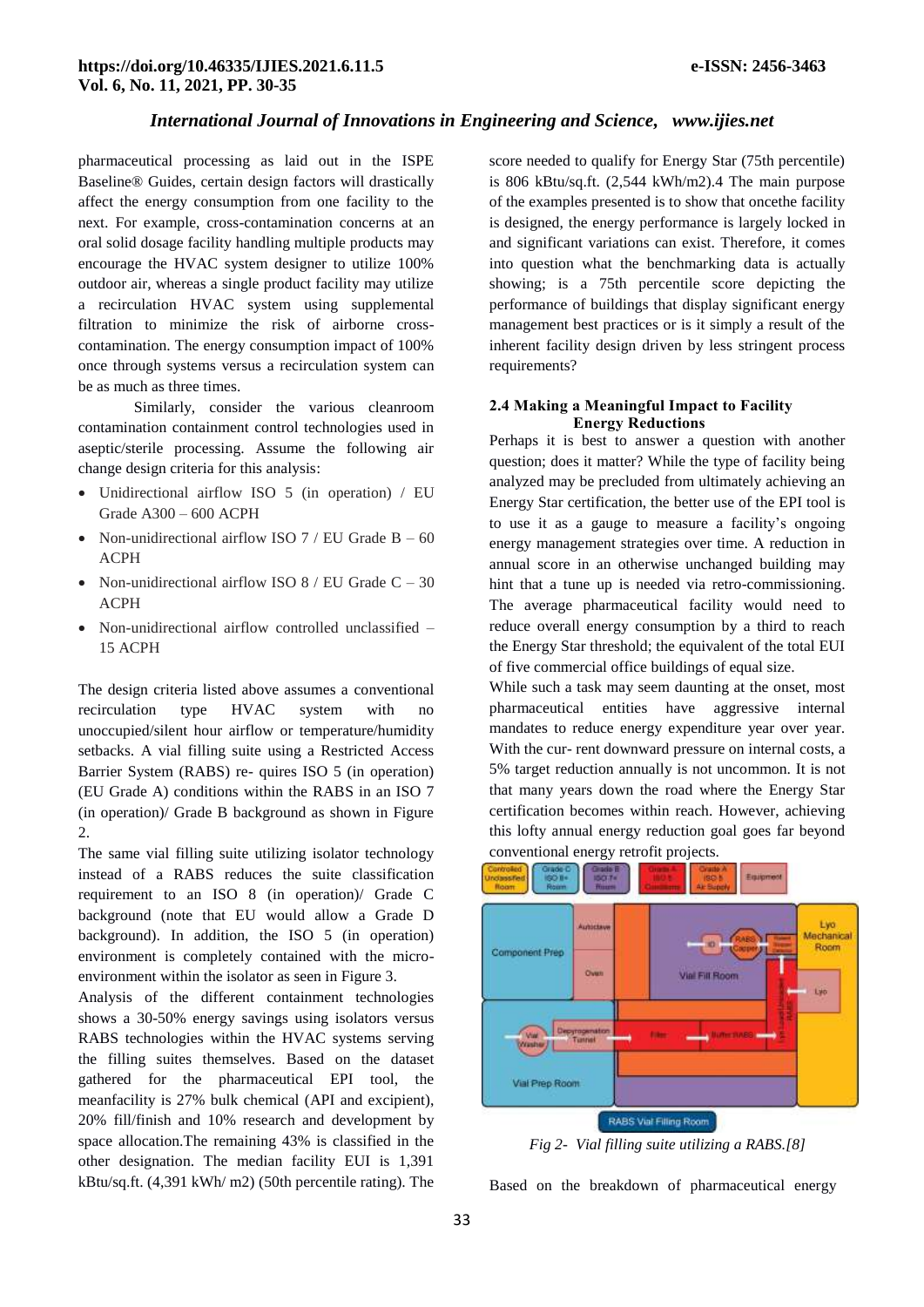consumption by end use, it can be seen that traditionally common energy retrofits, such as lighting upgrades or motor replacements, do not make a significant impact. Lighting accounts for only 2 to 3% of overall energy usage in pharmaceutical manufacturing, even a 50% reduction in lighting usage will barely yield significant savings as it pertains to overall facility EUI. Lighting retrofits certainly should not be discounted, especially since they are frequently subsidized by utility rebate programs, which enhance the overall project payback. However, in this industry, the energy is tied into the process itself and the supporting systems. For example, reducing the overall ventilation rate by only 5 to 10% in a pharmaceutical facility is the equivalent of eliminating the total lighting energy use in the facility. [9]

Significant reductions cannot be achieved unless the process itself is analysed, challenged, and optimized. Doing so is a task that requires significant expertise and knowledge regarding the regulatory and cGMP requirements of the manufacturing processes. Maintaining the environment to ensure product integrity and operating personnel protection and comfort are crucial factors that must be accommodated when making any changes to the process to save energy.

#### **2.5 Current Industry Trends**

In the past, energy expenditures have been a small portion of the total cost of goods in the pharmaceutical industry and thus were not overly a major concern. Over the last decade especially, with increased economic headwinds and rising energy costs, energy consumption is being much more scrutinized. Not only is there the impetus to lower overall internal costs, the industry is pushing toward more environ- mental stewardship and carbon reduction in light of largerglobal environmental trends. As a result, energy efficiency is being driven into the technologies used within the industry. For example, isolator technologies currently in production will utilize catalytic converters to break down Vaporous Hydrogen Peroxide (VHP) used during decontamination cycles into non-harmful constituents. This use of catalytic converters speeds up the aeration process and also negates the need for the HVAC system serving the isolator to go into purge mode (100% once through) during aeration.

As the industry moves forward, energy consumption and cost will continue to be under downward pressure. Unlessa low cost, clean energy source is developed and industrialized, there is no near term end in sight. Many

large pharmaceutical companies have long since implemented energy management programs, albeit to varying degrees of success.The challenge for some is now becoming how to continue to make improvements once all of the quick wins have been garnered while still remaining fiscally responsible. For others, mainly contract and generic manufacturers, efforts are ramping up to begin to manage and control energy costs.Where normal business practice has always been first cost sensitive, operating costs are quickly rising to the point where they can no longer be ignored.



*Fig 3- Vial filling suite using isolator technology.*

#### **III -CONCLUSION**

Normalizing energy consumption across the pharmaceutical industry as a whole has proven difficult. Placing all of the operations that occur within the manufacturing processes into three separate categories for analysis may not always be specific enough for a true apple to apples comparison between facilities. Unlike in the commercial building sector, a pharmaceutical facility meeting the Energy Star performance threshold may have achieved the certification simply as a result of the process requirements driving the design of the facility without any significant introduction of energy management best practices. Similarly, a facility with many energy optimization strategies in place may ultimately be precluded from achieving certification based on the original factors considered during its design. However, benchmarking data using the EPI does prove valuable if the results are interpreted in the proper way and even more so if tracked over time.

Using the benchmarking tool to establish baseline energy performance and updating it on a regular basis will allow the user to monitor how well